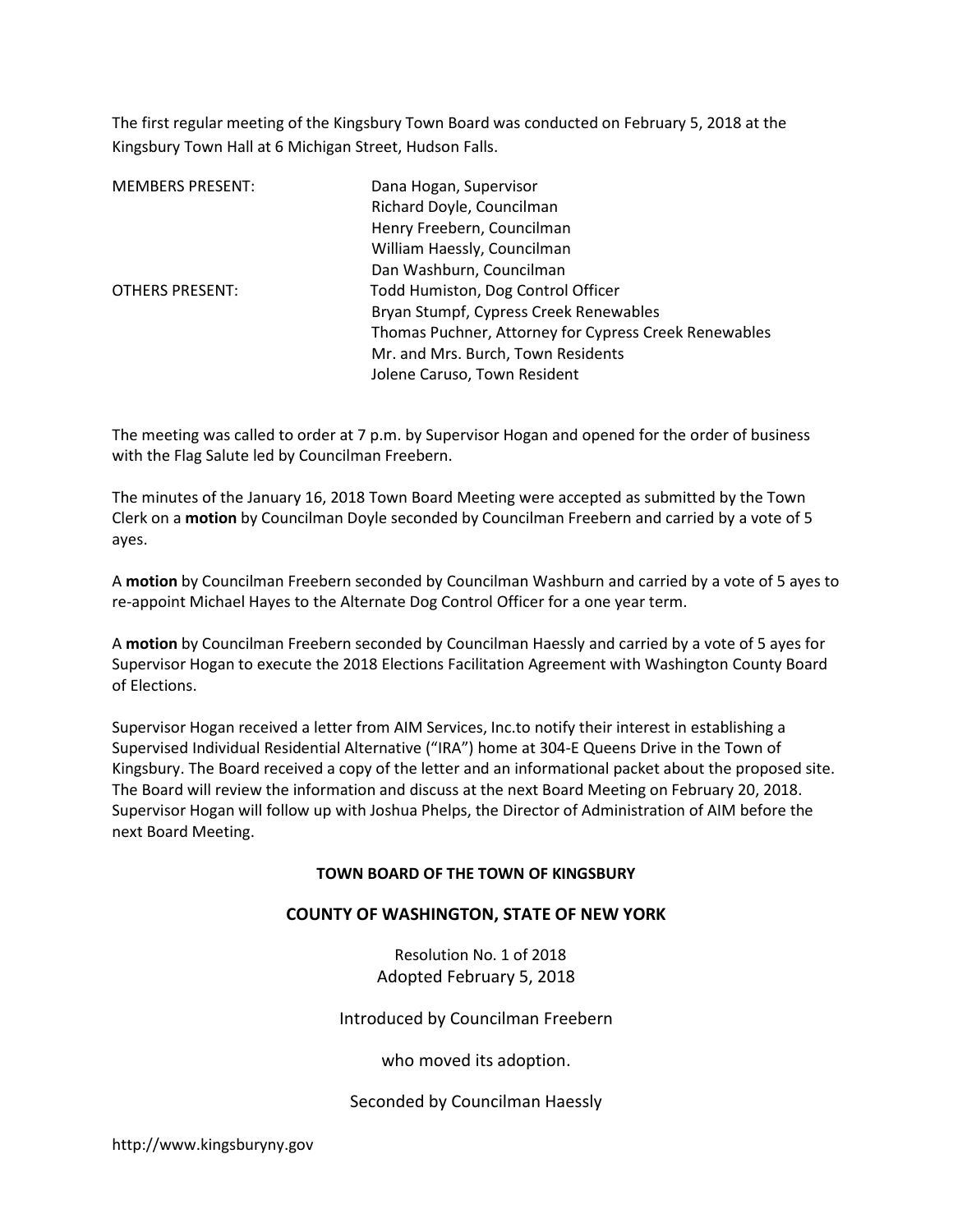# RESOLUTION AUTHORIZING TOWN OF KINGSBURY TOWN SUPERVISOR TO ENTER IN TO 2018 AGREEMENT WITH COUNTRYSIDE VETERINARIAN PRACTICE, P.C. FOR TOWN DOG CONTROL SHELTER SERVICES PURSUANT TO NEW YORK STATE AGRICULTRUAL AND MARKETS LAW ARTCLE 7

WHEREAS, the Town of Kingsbury (hereinafter "Town") is

required to have a shelter contract agreement in place pursuant to the New York State Agricultural and Markets Law Article 7; and

WHEREAS, the Town of Kingsbury has previously utilized the services of Countryside Veterinary Practice, P.C. (hereinafter "Countryside") for such shelter services for the Town's dog control; and

WHEREAS, the Town Attorney has prepared an Agreement between the Town of Kingsbury and Countryside; and

WHEREAS, the Town desires to enter in to such agreement with Countryside as outlined in the terms of the agreement to provide such services to the Town that is required by the New York State Department of Agricultural and Markets Division of Animal Industry.

NOW, THEREFORE BE IT RESOLVED THAT the Town hereby finds that the Agreement between the Town and Countryside that was prepared by the Town Attorney is acceptable; and be it further

RESOLVED, that the Town hereby authorizes and directs the Town Supervisor to sign and take all necessary steps to enter in to the agreement with Countryside, upon final attorney approval; and be it further

RESOLVED, that this resolution shall take effect immediately.

# AGREEMENT BETWEEN THE TOWN OF KINGSBURY AND

## COUNTRYSIDE VETERINARY PRACTICE, P.C.

AGREEMENT, effective the 1st day of January, 2018, by and between the TOWN OF KINGSBURY, acting by and through its Supervisor, Dana Hogan, pursuant to a resolution of the Town Board, duly adopted on the 5th day of February 2018, hereinafter called the "TOWN" and COUNTRYSIDE VETERINARY PRACTICE, P.C. with an address of 270 Queensbury Avenue, Queensbury, New York 12804, acting through James Keller, D.V.M. hereinafter called the "VETERINARIAN".

W I T N E S S E T H

http://www.kingsburyny.gov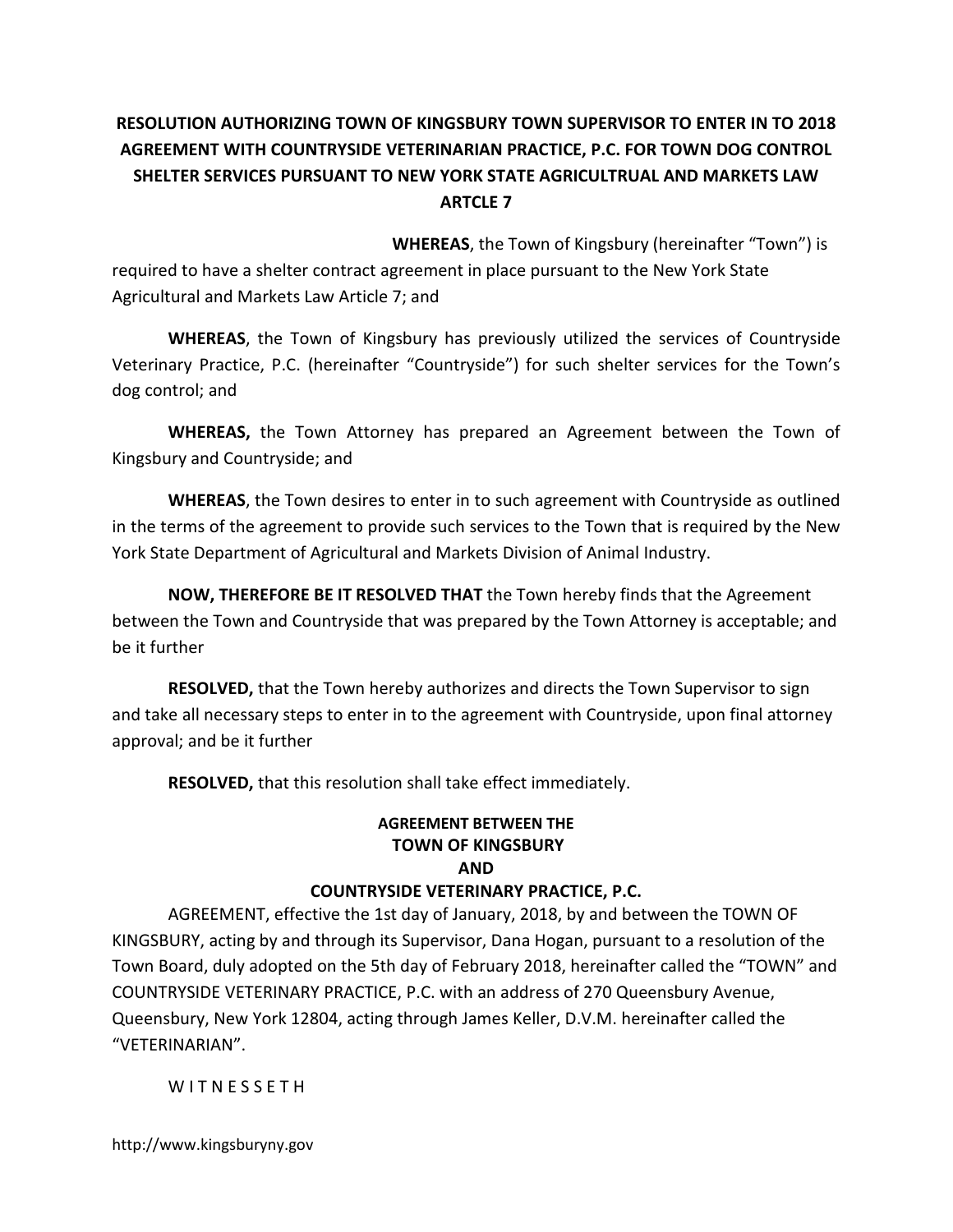WHEREAS, the TOWN, the pursuant to Article 7 of the Agriculture and Markets Law of the State of New York, desires to enter into a contract with the VETERINARIAN, whereby the VETERINARIAN will furnish services to the people of the Town of Kingsbury in the nature of impounding lost of stay dogs, and

WHEREAS, the VETERINARIAN desires to enter into a contract with the Town of Kingsbury to furnish such services to the people of the TOWN.

NOW, THEREFORE, be it agreed as follows:

1. The VETERINARIAN agrees to furnish services for the impoundment of lost or stray dogs according to the following fee schedule:

- A. Daily Impoundment Fee: \$18.00
- B. Flea Treatment \$ 5.00
- C. Emergency Examination \$90.00
- D. Daily Hospitalization Rate (plus meds) \$20.00-25.00
- E. Euthanasia and Transport \$75.00
- F. Cremation (depending on weight) \$50.00-130.00
- G. Spray/Neuter \$40.00
- H. Rabies Vaccination \$40.00

2. In consideration for furnishing such services by the VETERINARIAN, the TOWN agrees to pay the VETERINARIAN on a QUARTERLY basis, within TEN (10) days of invoice, such amounts billed pursuant to the fee schedule set above.

3. This agreement is executed pursuant to Article 7 of the Agricultural and Markets Law of the State of New York and Chapter 75 of the Code of the Town of Kingsbury, Pursuant to Section 75-15 of the code of the Town of Kingsbury, each dog which is not identified (unidentified dog) shall be held for a period of FIVE (5) days from the day seized. Identified dogs shall be held for a period of SEVEN (7) days after notice of seizure if personally delivered to the owner of said dog and NINE (9) days from the date notice is mailed to the owner

## Page 2 of 3

of said dog. The VETERINARIAN agrees that seized dogs shall be held for the applicable time periods specified above and in compliance with Section 117 of the New York Agricultural and Markets Law.

4. The term of this Agreement is from January 1, 2018 through December 31, 2018, unless earlier terminated pursuant to the provisions of paragraph 5 or 6.

5. The Town shall have the right to cease performing (except for payment for past services rendered) or terminate the contract if: [a] VETERINARIAN fails or refuses to comply with all applicable laws or ordinances; or

[b] VETERINARIAN is guilty of a substantial violation of any provision of this contract;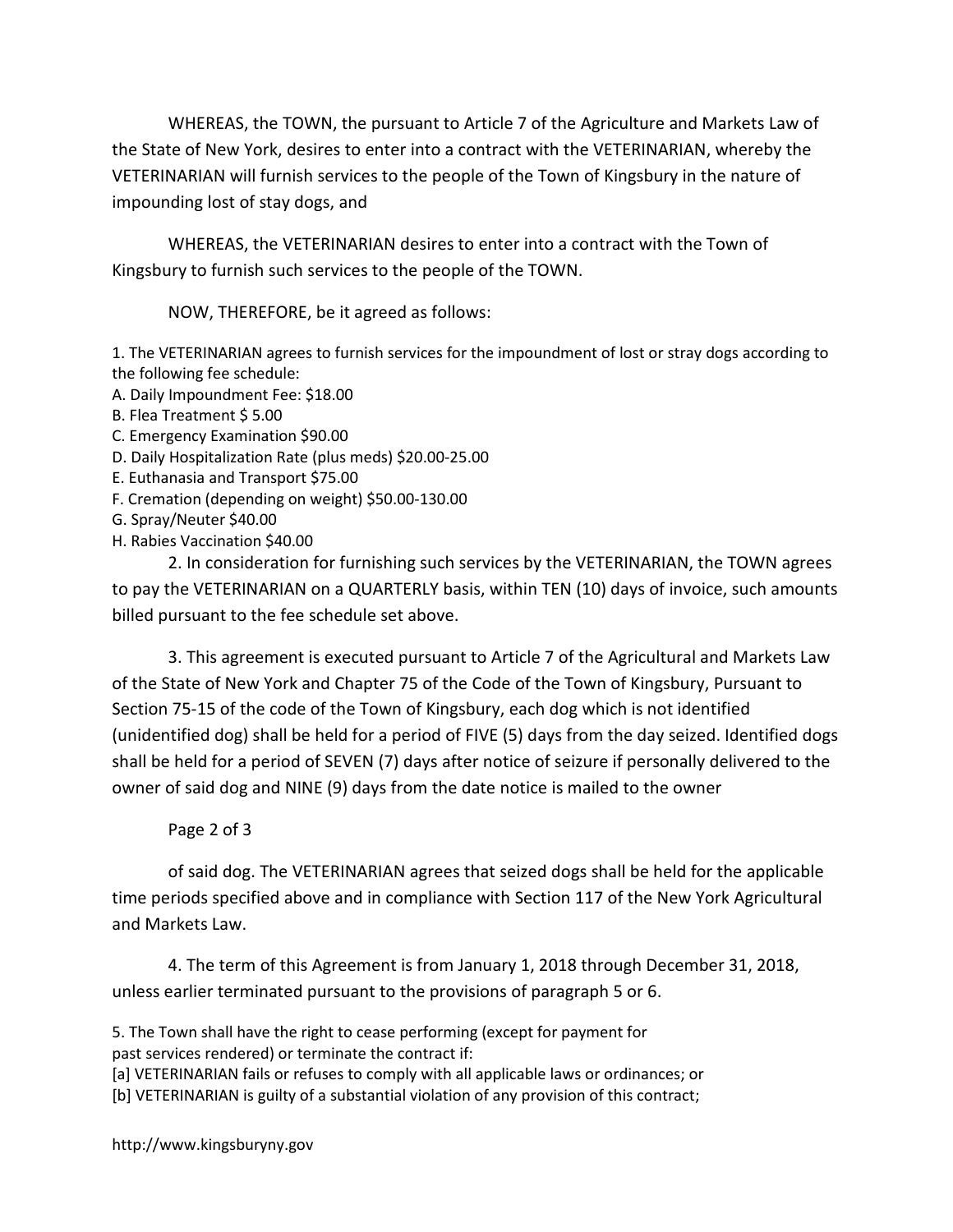[c] In any event, the Town, without prejudice to any other rights or remedy it may have, may by seven (7) days written notice to VETERINARIAN, terminate this Agreement, the services of VETERINARIAN and the Town right to proceed hereunder.

6. VETERINARIAN shall have the right to cease performing or terminate the contract if the Town is guilty of a substantial violation of any provisions of this Contract.

7. In accordance with the provisions of Section 109 of the General Municipal Law, VETERINARIAN, is hereby prohibited from assigning, transferring, conveying, subletting or otherwise disposing of this Agreement, or of its right, title or interest in this Agreement, or its power to execute this agreement, to any other person or corporation without the previous consent in writing of the Town.

8. Should any dispute arise between the TOWN and VETERINARIAN regarding the manner or sufficiency of the performance of the services to be rendered hereunder, the disputed matter shall be settled by arbitration in accordance with the laws of the State of New York. There shall be three arbitrators, one of whom shall be selected by each of the parties here to, and the third by the two arbitrators so selected. If the selection of any arbitrator is not made within fifteen (15) days of the time that either party has notified the other of the name of the arbitrator it has selected, then the arbitrator or arbitrators not selected shall be appointed in the manner provided by the laws of the state of New York. The work shall not be interrupted or delayed pending such decision.

9. The Supervisor has executed this Agreement pursuant to a Resolution adopted by the Town Board of the Town of Kingsbury, at a meeting thereof held on February 5, 2018, Dana Hogan, Supervisor of the Town, whose signature appears hereafter, is duly authorized and empowered to execute this instrument and enter into such an agreement on behalf of the Town. VETERINARIAN represents that it is his signature which appears hereafter and that he is duly authorized and empowered to execute this instrument and enter into such an agreement. This instrument shall be executed in duplicate. At least one copy shall be permanently filed, after execution thereof, in the office of the Town Clerk.

### Page 3 of 3

10. Any and all notices and payments required hereunder shall be addressed as follows, or to such other address as may hereafter be designated as follows, or to such other address as may hereafter be designated in writing by either party hereto:

To: Town of Kingsbury, Kingsbury Town Hall, 6 Michigan Street, Hudson Falls, New York 12839

To: James Keller, D.V.M., Countryside Veterinary Practice, P.C., 270 Queensbury Avenue, Queensbury, New York 12804.

http://www.kingsburyny.gov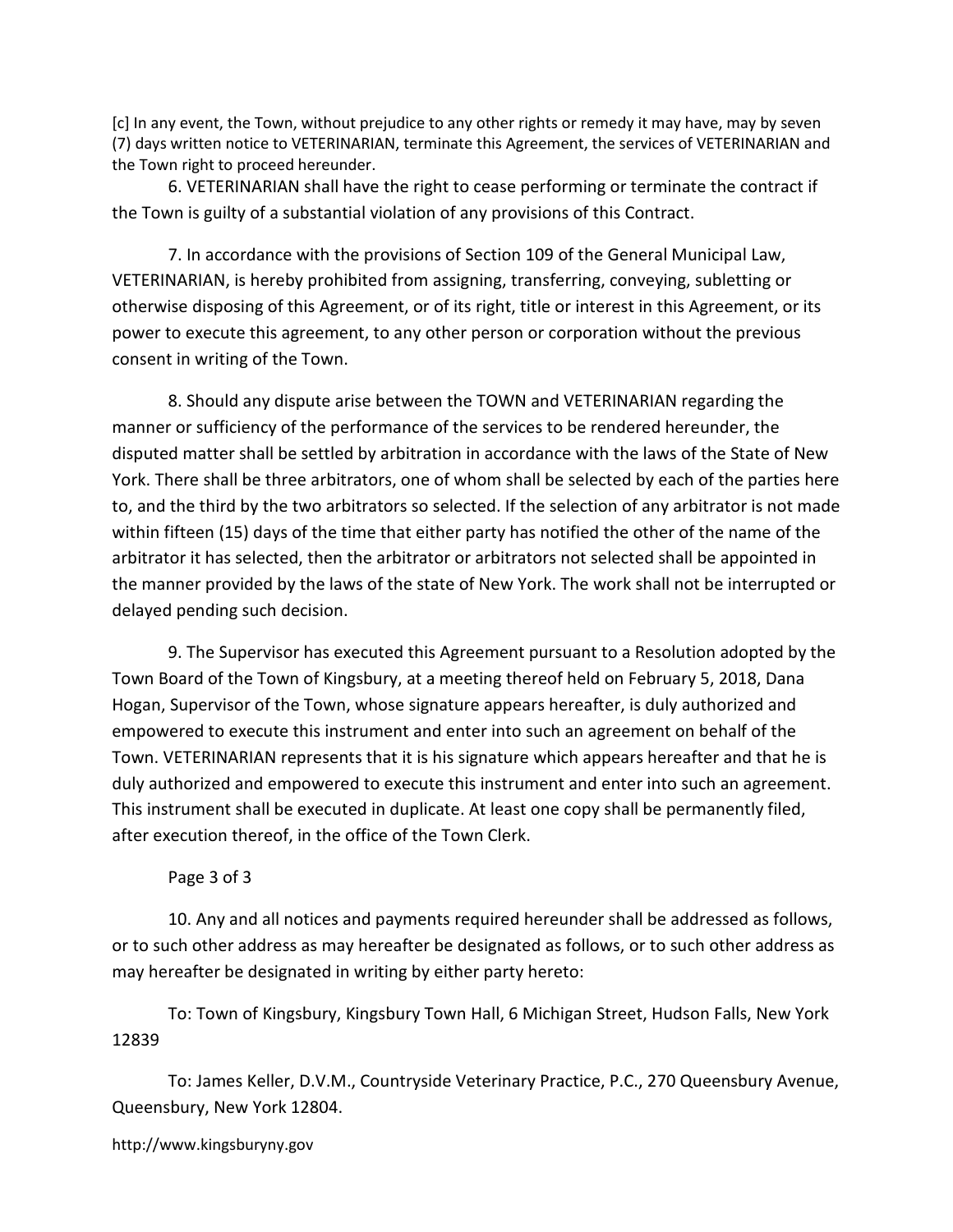11. No waiver of any breach of any condition of the Agreement shall be binding unless in writing and signed by the party waiving said breach. No such waiver shall in any way affect any other term or condition of this Agreement or constitute a cause or excuse for a repetition of such or any other breach unless the waiver shall include the same.

12. This Agreement constitutes the complete understanding of the parties. No amendment of any provisions thereof shall be valid unless in writing and signed by both parties.

13. This Agreement is governed by the laws of the state of New York.

14. This Agreement may be executed in Counterparts.

IN WITNESS WHEREOF, the Town of Kingsbury has caused its corporate seal to be affixed hereto and these presents to be signed by Dana Hogan, its Supervisor, duly authorized to do so, and to be attested to by Cynthia A. Bardin, Town Clerk of the Town of Kingsbury, and James Keller, D.V.M. of Countryside Veterinary Practice, P.C. have signed this agreement the day and year first above written.

TOWN OF KINGSBURY COUNTRYSIDE VETERINARIAN PRACTICE, P.C. By: By: Dana Hogan, Supervisor James Keller, D.V.M. Attest By: Cynthia A. Bardin, Town Clerk

Town of Kingsbury

At 7:07 PM Supervisor Hogan opened a public hearing to discuss a proposed Local Law imposing a limited large scale solar energy generating facility land use moratorium at 7:07 pm. Supervisor Hogan feels this is a very complicated and technical subject would like the moratorium so the Town Board could learn more about this matter. Councilman Doyle and Councilman Haessly have formed a subcommittee to research solar energy facilities. Councilman Doyle stated at this time he and Councilman Haessly are working on the subject but do not have a report for the Board.

Bryan Stumpf introduced himself as the Zoning and Outreach Manager of Cypress Creek Renewables. Mr. Stumpf explained Cypress Creek Renewables is the owner/operator of solar farms with locations in fifteen states. In New York State Mr. Stumpf is part of a four person team that makes sure the project is harmonious, code compliant and works well for the Town. In Kingsbury there is a proposed solar farm on Aviator Way, which has been in the works for approximately eight months. Mr. Stumpf has been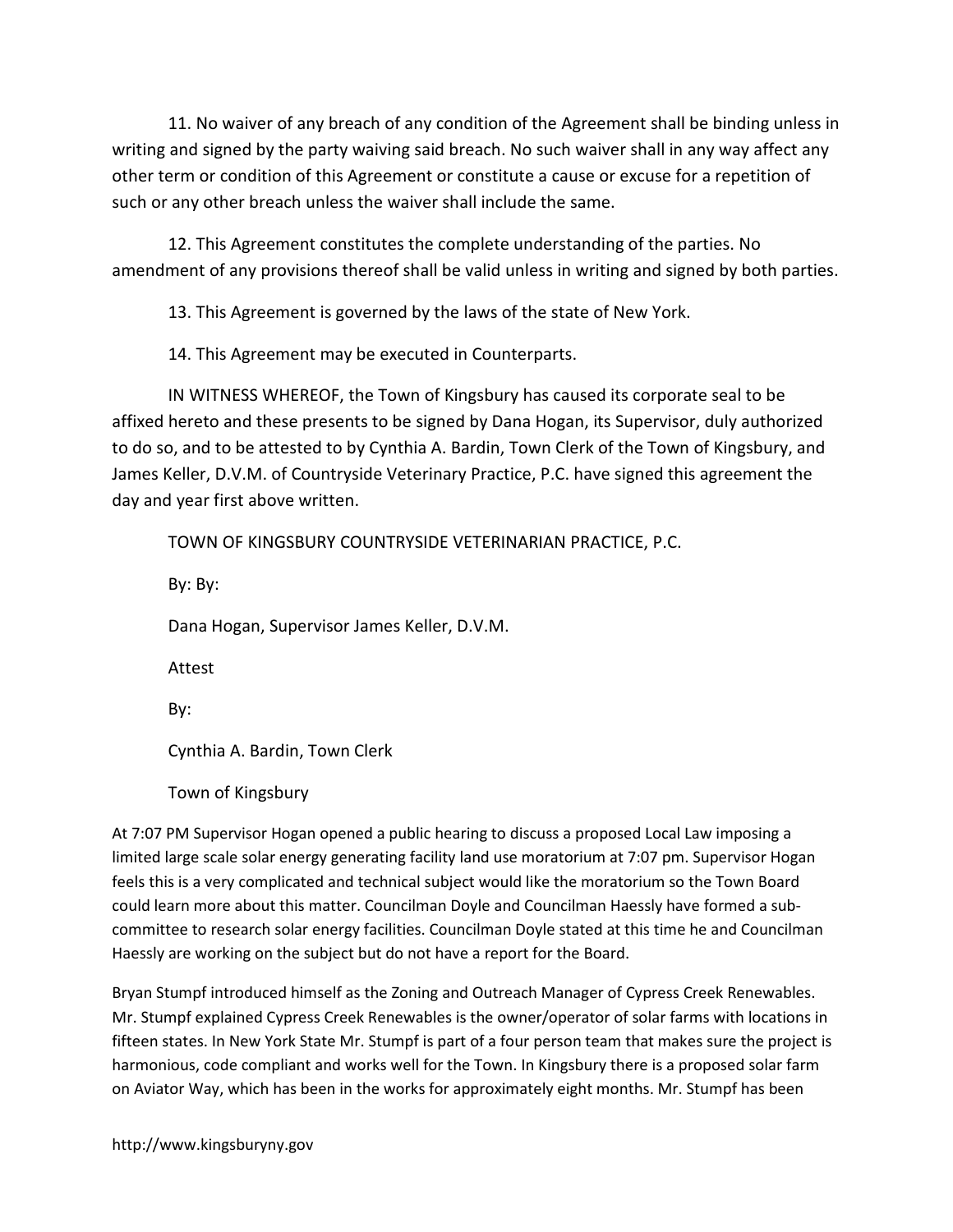meeting with the Kingsbury Planning Board on a monthly basis showing the Board updated site plans, revisions and improvements based on their suggestions. In regard to the PILOT, Cypress Renewables has an Economic Development team. One member is from Saratoga Springs and could meet with the Board to introduce concepts and formulas that are traditionally used in PILOTS. This year Cypress Creek Renewables has had 16 applications approved in New York State.

Mr. Stumpf would also like to address the Board in regard to a letter Cypress Creek Renewables sent to the Town about the proposed moratorium. Cypress Creek Renewables feels there should be a change in the wording. Mr. Thomas Puchner, attorney for Cypress Creek Renewables stated it is appreciated that the Town is not placing a moratorium on the current Aviator Way solar farm project. Mr. Puchner stated to avoid any snafus on pending site applications; he suggests the following change: We would suggest this section to state, "For a period of six (6) months following the date of the adoption of this local law, no new site plan applications shall be accepted, reviewed, or approved by the Planning Board, nor any building permit shall for such applications be issued by the Code Enforcement Officer with respect to large scale solar energy generating facilities, hereby defined as non-farm large scale solar systems generating 1 MW or more of energy for sale to utility companies or for other commercial use. This shall not in any way limit or prevent the Planning Board from continuing their review of any exiting site plan applications or hinder the provision of building permits for such existing projects upon approval by the Planning Board."

Councilman Doyle asked Mr. Stumpf as a developer how big of a factor is the exemption for a solar farm. Mr. Stumpf stated it is not a problem, but best answered by Ben Broder, Senior Economic & Community Development Advisor for Cypress Creek Renewables.

Councilman Freebern asked what is to stop a solar farm from leaving the area when the PILOT ends and then what happens to the solar panels. Mr. Stumpf explained there is a de-commissioning clause in the application with a 25-year lease with a possibility of extending the lease for 10 years. Councilman Freeburn questioned the longevity of the solar panels. Mr. Stumpf stated the salvage value of the panels after 35 years is pretty strong. Councilman Freebern asked where the power generated from the solar panels would be going. Mr. Stumpf explained the power will be sold directly into the grid. National Grid will conduct a marketing push directly into the community to encourage them to subscribe to the project. Cypress Renewables specializes in community solar which means if you do not want to pay the upfront cost of installing solar panels; you can subscribe and receive solar power to your home. Once the project on Aviator Way gets going it will be 2 megawatts, which is enough power for 500 homes.

Lucy Burch, a Town resident, stated she owns land along Tow Path (in an Industrial Zone) and feels it would be suitable for a solar farm. Mrs. Burch would like to know why the Town is considering a moratorium. Supervisor Hogan stated his reasons, there is some question regarding the financing, whether we should provide exemptions, he does not feel we have a clear picture on how the solar farms are assessed, and the Town does not know how to negotiate PILOT programs and the quality of life issues which may affect Town residents. Supervisor Hogan feels we should have the appropriate steps in place to address any concerns before they come up. Supervisor Hogan also stated are we adequately addressing the end of project management even though there are some de-commissioning plans in place, so in the event a solar company goes out of business the Town is not responsible for a solar field that is not functional. Supervisor Hogan stated the Town does not have a lot of experience with solar farms.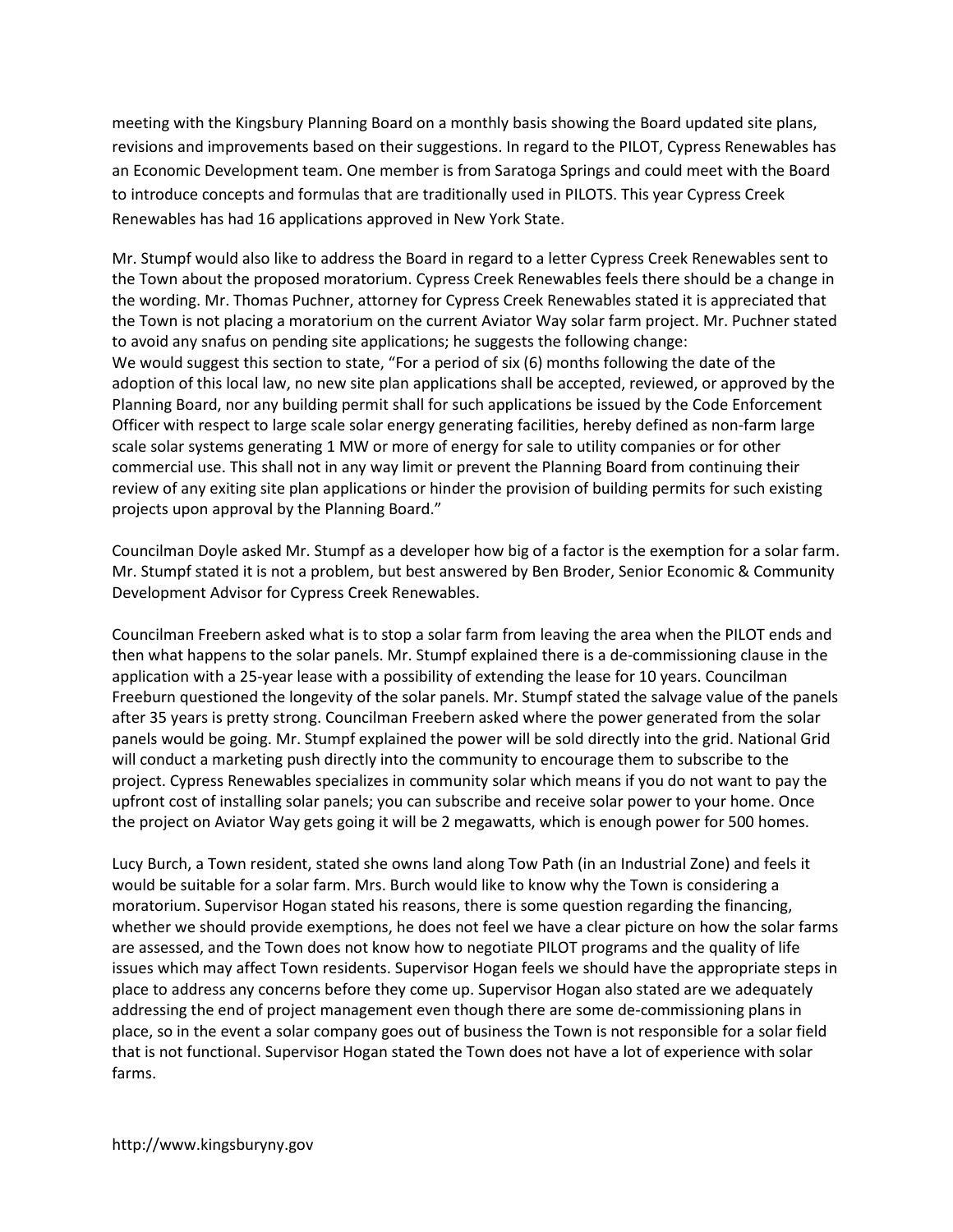Councilman Freebern asked if a solar farm were closer to the grid, would be easier to work with. Mr. Stumpf stated there are a lot of restrictions on where you place a solar farm; there needs to be a 3 phase line, preferably a sub-station located nearby and even if there is a sub-station nearby there is only a total of 4 to 6 megawatts of power that can be put into that sub-station; usually and maybe 2 or 3 solar farms could be placed in the Town of Kingsbury. Mr. Stumpf also stated there are a lot of environmental restrictions including avoiding wetlands. Mr. Stumpf stated it is Cypress Creek's policy for a solar farm to be virtually undetectable by choosing a location with vegetative buffer all the way around the project, and then enclosed with a fence.

Councilman Haessly explained the Town Board was considering the moratorium to give them an opportunity to learn more about solar energy farms, the existing solar energy exemption and understanding and negotiating PILOT agreements. Councilman Haessly also stated the County and the School District have opted out of granting real property tax exemptions for qualified solar energy structures.

Mr. Stumpf explained Ben Broder could explain the pros and cons of opting in and opting out of the solar energy tax exemption.

Lucy Burch stated she understands the concerns and why the Board is considering a moratorium.

Supervisor Hogan would like to get a better handle on solar energy farms before the Town is inundated with applications for solar energy farms. Supervisor Hogan also stated most of the Towns in Washington County have opted out of granting the tax exemption for solar energy structures.

Councilman Freebern asked the progress of the solar farm on Aviator Way. Mr. Stumpf stated construction could begin in 1 or 2 months; at this time an engineer is reviewing the application for Aviator Way.

Mr. Stumpf added National Grid has a Hosting Capacity Map which is the state's way of saying look at the utility grid infra-structure where it can handle distributed generation like wind, solar or something else. The map is studied to determine if a location is appropriate and to determine the cost of any necessary upgrades.

Attorney Meyer answered a question for Lucy Burch; he stated currently solar is a permitted use in all zones as a primary structure. In 2015 it was made permissible as an accessory use. The Town Board adopted a zoning chapter dealing with solar and created it as a permissible structure in any zone. Supervisor Hogan tabled the Public Hearing until the next Board Meeting on February 20, 2018.

Councilman Doyle would like to make some changes to the proposed Local Law to temporarily prohibit large scale solar generating facilities. Councilman Doyle feels a period of six (6) months with two (2) three (3) month extensions is not necessary. He suggests a three (3) month moratorium with two (2) one (1) month extensions would be sufficient. The Board agreed and Jeff will prepare an amended Local Law for the next Board Meeting.

A motion by Councilman Freebern seconded by Councilman Doyle and carried by a vote of 5 ayes to accept the reports of certain officers for the month of December and January as follows:

Code Enforcement Officer: No. Permits 2; Site Plans 2; Total Fees \$500.00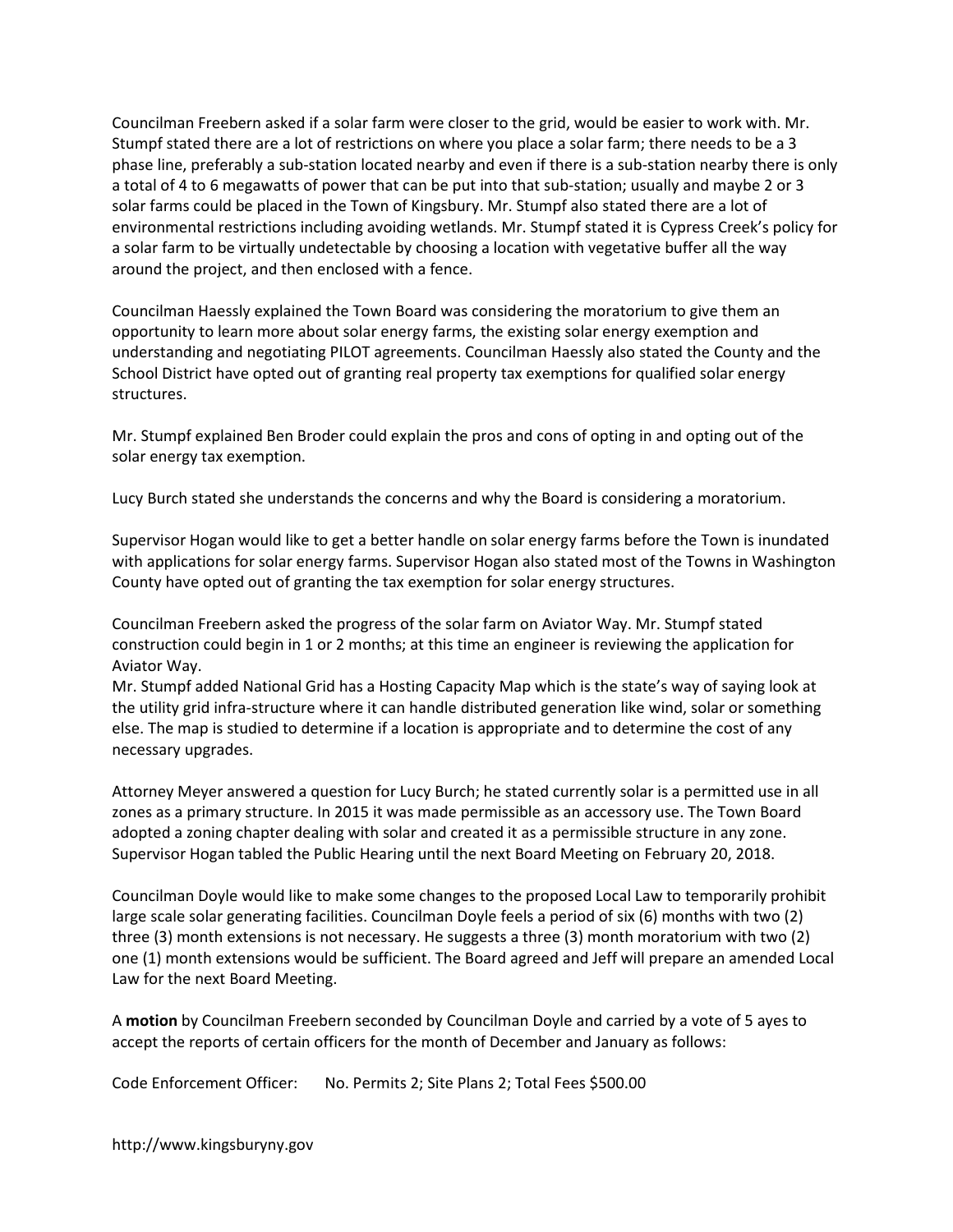Dog Control Officer: Complaints/Calls 60; Seizures 4; Unlicensed Dogs 2; Summons Issued 5; Bites Investigated 5; Mileage 470 with69 charged to Fort Edward & 175 charged to Fort Ann Town Clerk: Paid to EnCon \$198.40; Paid to Supervisor \$; Paid to NYS Dept. of Health \$67.50;\$; Paid to the Village of Hudson Falls \$60.00; Paid to Ag & Markets for Population Control \$116.00 Tentative for December-Town Comptroller: Receipts \$235,366.03; Disbursements \$185,023.98

### TOWN CLERK REPORT:

The Town Clerk provided copies of the following to the Board Town Clerk's Annual Report: Total Revenues : \$52,681.65 Total Local Shares Remitted to Supervisor: \$31,717.36 Total Non-Revenues:  $$21,510.29$ Annual Report on Bingo & Games of Chance Bingo License Fees Collected: \$1,725.00; Additional License Fees Collected: \$1,690.09 Bell Jar License Fees Collected: \$75.00

A FOIL request was received from McPhillips, Fitzgerald & Cullum L.L.P. pertaining to any and all records relating to the Phase II Environmental Site Assessments and studies related to East Side Metals and Recycling Corp. Code Enforcement Officer Ross Cortese emailed the requested documents.

Town Clerk provided copies of the results of the speed limit reduction request for 35 Vaughn Road (location of the Primary School) received from the NYS DOT. The NYS DOT does not feel a speed reduction is necessary. A discussion followed. Councilman Freebern will contact the NYS DOT in regard to their response for the request to reduce the speed limit on 35 Vaughn Road.

#### DOG CONTROL OFFICER REPORT:

Todd Humiston reported on Tuesday February 13, 2018 the annual dog control inspection will be conducted by Ag & Markets.

Todd Humiston has been working with Attorney Stockwell re-vamping and gathering information for changes to be made to the dog control section of the Town Code. Attorney Stockwell will prepare the information and have it ready for review by March 1, 2018.

Councilman Washburn and Supervisor Hogan will meet with Todd Humiston to discuss changes recommended by Humiston for fees, fines and the holding times for dogs.

Supervisor Hogan commented the use of social media to find the homes of dogs that are picked up by Humiston is very effective. Humiston commented he has about 1500 followers on Facebook and usually a dog that is picked up gets between 8,000 to 20,000 views.

#### SUPERVISOR REPORT:

The Councilman received a survey from Laberge Group; Supervisor Hogan requested the Board complete the survey.

Supervisor Hogan will reach out to Senator Betty Little about funding to extend water lines to the Kingsbury Volunteer Fire Co. and the NYS DOT located on Burgoyne Avenue.